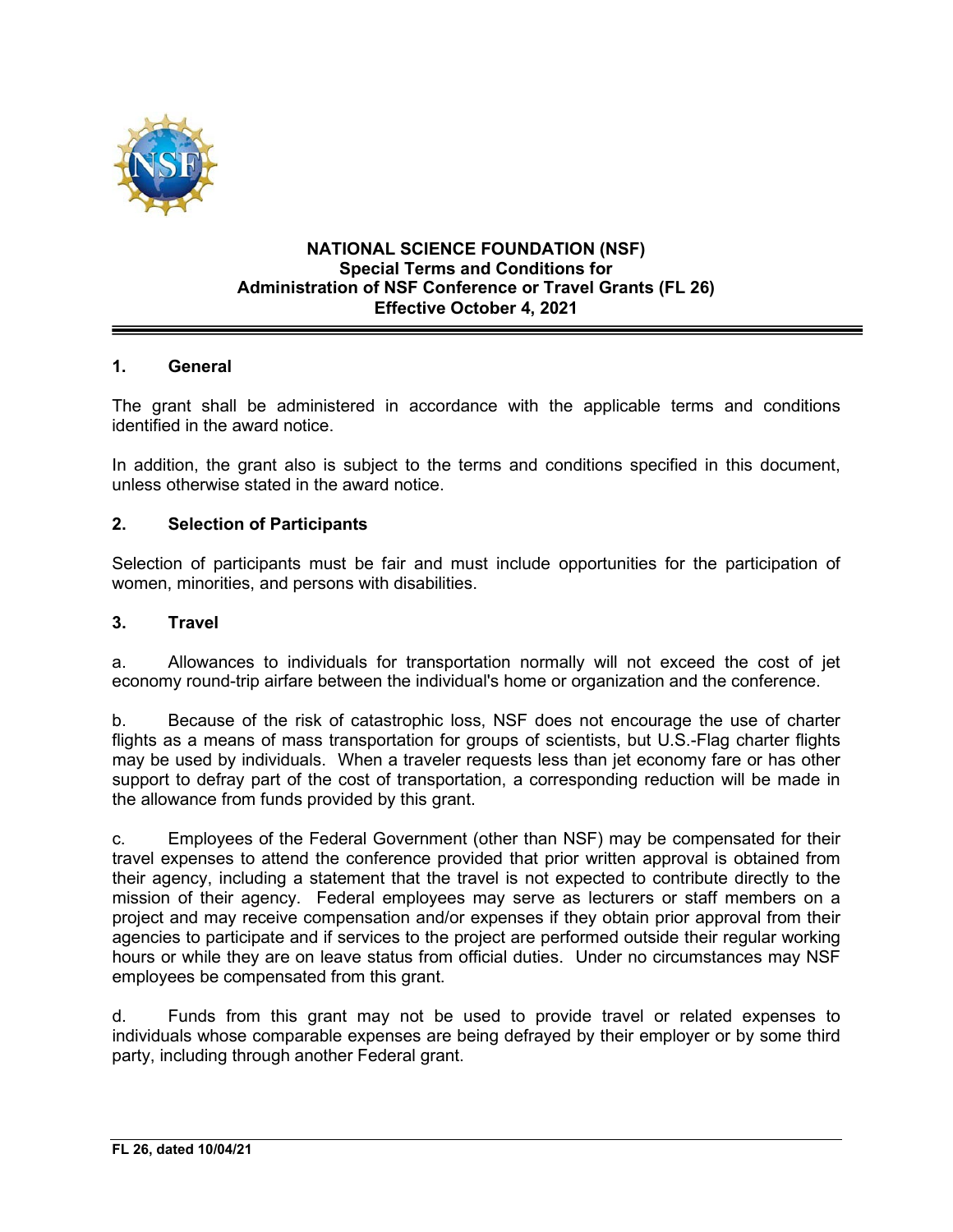e. Funds provided by this grant may not be used for travel or per diem expenses of dependents.

f. Further NSF approval of separate trips by persons to attend the conference is not required.

g. Any air transportation to, from, between, or within a country other than the U.S. of persons or property, the expense of which will be assisted by NSF funding, must be performed in accordance with Article 14, "*Travel*" of the NSF *Agency Specific Requirements* (ASR) to the *Research Terms and Conditions* (RTCs) or Article 10, "*Travel*" of the NSF *Grant General Conditions (GC-1),* as appropriate*.*

h. NSF assumes no responsibility for securing passports or visas required by persons because of their participation in an NSF-supported project.

i. Costs of entertainment, amusement, diversion and social activities and any costs directly associated with such activities (such as tickets to shows or sporting events, meals, lodging, rentals, transportation, and gratuities) are unallowable. Travel, meal, and hotel expenses of grantee employees who are not on travel status also are not permitted.

The grantee also must consult the NSF *Proposal & Award Policies & Procedures Guide* (PAPPG) Chapter II.E.9, which provides additional coverage on allowability of costs associated with conferences.

### **4. Harassment-Free Environment**

For any grant that provides support for an NSF-sponsored conference (in whole or in part), the grantee is required to have a policy or code-of-conduct that addresses sexual harassment, other forms of harassment, and sexual assault, and that includes clear and accessible means of reporting violations of the policy or code-of-conduct. The policy or code-of-conduct must address the method for making a complaint as well as how any complaints received during the conference will be resolved. The policy or code-of-conduct must be disseminated to conference participants prior to attendance at the conference as well as made available at the conference itself. Grantees are not required to submit the policy or code-of-conduct for review by NSF.

For any grant that provides support for group travel to scientific meetings, prior to the grantee's participation in the meeting, the grantee must assure that the meeting organizer has a written policy or code-of-conduct that addresses sexual harassment, other forms of harassment, and sexual assault, and that includes clear and accessible means of reporting violations of the policy or code-of-conduct. The policy or code-of-conduct must address the method for making a complaint as well as how any complaints received during the meeting will be resolved. Grantees are not required to submit the policy or code-of-conduct for review by NSF.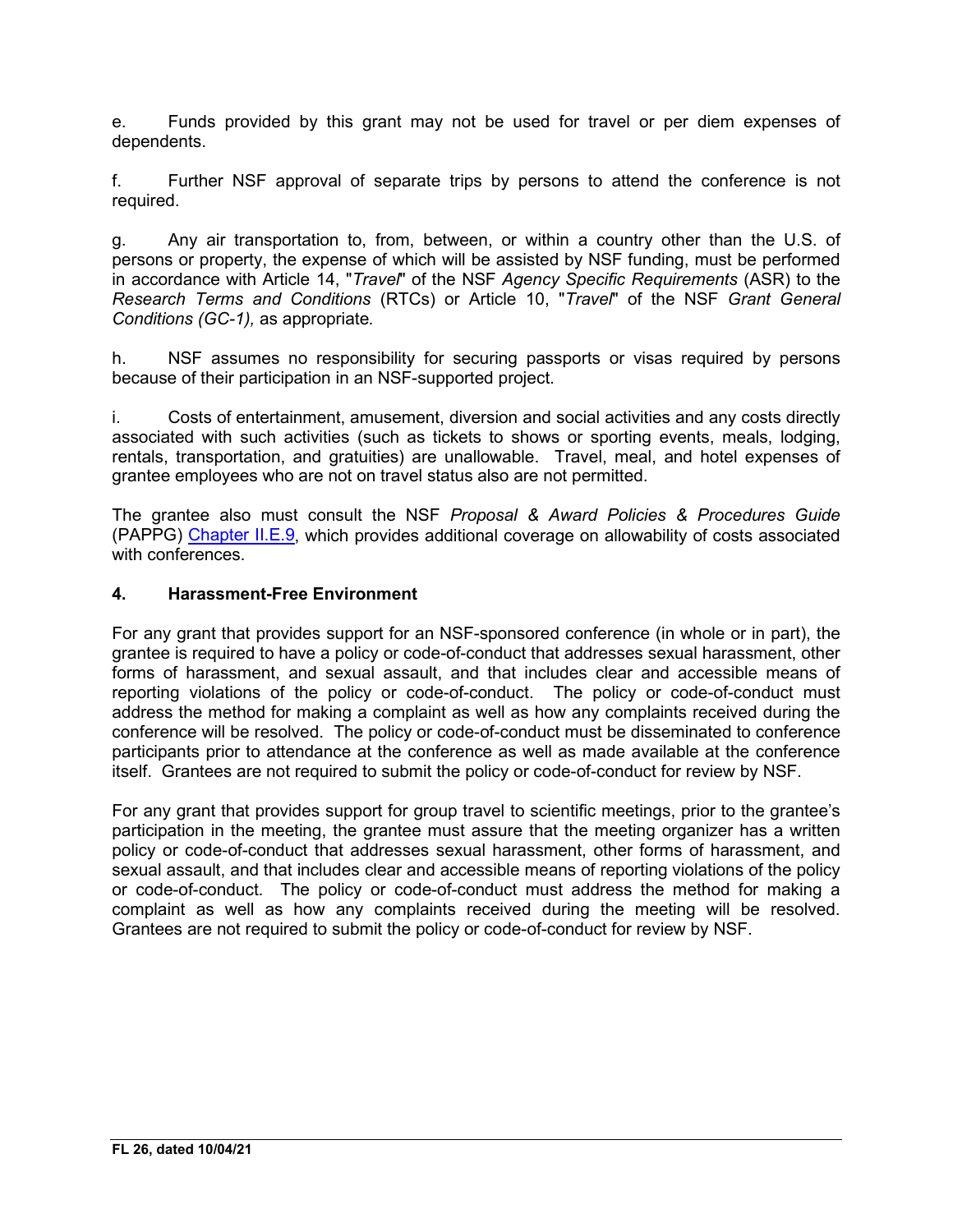## **5. Program Income**

In lieu of Article 30.b, "*Program Income*" of the NSF ASR to the RTCs or Article 26.b, "*Program Income*" of the NSF GC-1, as appropriate, substitute the following:

Unless otherwise specified in the grant, program income received or accruing to the grantee during the period of the grant should be designated for deductive treatment and must be remitted to NSF by crediting costs otherwise chargeable against the grant. Program Income in excess of the grant will be remitted to NSF electronically or by check payable to the National Science Foundation.

# **6. Reporting Requirements**

The grantee will ensure that the Principal Investigator(s) $(PI)^1$  $(PI)^1$  and co-PIs under a travel grant accept responsibility for reporting on the traveler's participation in the conference. The report should be submitted electronically via Research.gov. The report should include: (1) a description of the participant selection process; (2) a list of persons for whom travel funds were provided; (3) their organizational addresses; (4) the sum awarded; and (5) information on the conference including number of persons attending, total number of U.S. participants, and other countries represented, highlights of the program and general reaction of the U.S. participants supported under the travel grant.

Travel grantees are required to retain supporting documentation that funds were spent in accordance with the original intent of the proposal. Such documentation will be subject to audit as specified in PAPPG Chapter VII.E, except as noted in 2 CFR §200.334*.*

## **7. Grant Monitoring and Evaluation**

The Foundation may, as part of its program evaluation activities, carry out assessments of the outcomes of selected travel grants. The grantee is requested to cooperate with Foundation staff or designated third parties conducting these assessments.

## **8. Resolution of Conflicting Conditions**

In lieu of Article 41, "*Resolution of Conflicting Conditions*" of the NSF ASR to the RTCs or Article 52, "*Resolution of Conflicting Conditions*" of the NSF GC-1, as appropriate, substitute the following:

a. If the applicable terms and conditions identified in the award notice are silent on a specific area covered by 2 CFR §200, the requirements specified in 2 CFR §200 must be followed.

b. Should there be any inconsistency between the applicable terms and conditions identified in the award notice and the NSF *Proposal and Award Policies and Procedures Guide*, the applicable terms and conditions govern.

<span id="page-2-0"></span><sup>&</sup>lt;sup>1</sup> For purposes of this Article, the term Principal Investigator (PI) and co-PI also includes the term Project Director and co-Project Director.